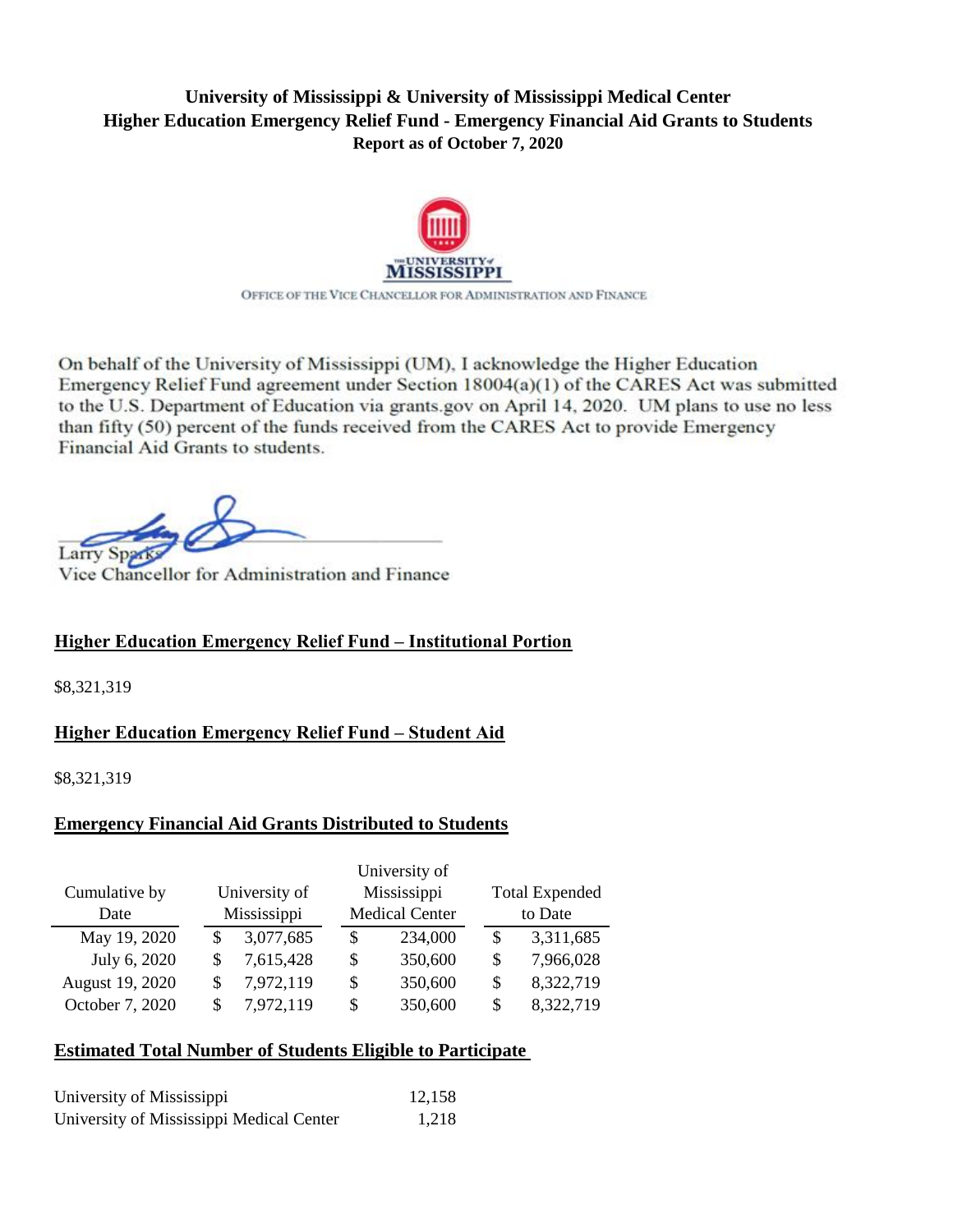#### **Total Number of Students Who Have Received Emergency Financial Aid Grants**

|                 |               | University of         |       |
|-----------------|---------------|-----------------------|-------|
| Cumulative by   | University of | Mississippi           |       |
| Date            | Mississippi   | <b>Medical Center</b> | Total |
| May 19, 2020    | 2,003         | 117                   | 2,120 |
| July 6, 2020    | 4,359         | 358                   | 4,717 |
| August 19, 2020 | 4,550         | 358                   | 4,908 |
| October 7, 2020 | 4,550         | 358                   | 4,908 |

#### **Methodology**

### University of Mississippi

Students must complete a Free Application for Federal Student Aid (FAFSA) to verify eligibility requirements are met under Section 484 in Title IV of the Higher Education Act of 1965, as amended (HEA).

To request emergency financial aid grant funding under the CARES Act, a student must submit an application for his or her expenses resulting from the disruption of campus operations due to the coronavirus by category of food, housing, course materials, technology, health care, and child care.

The maximum Federal Pell grant for the 2019-20 academic year is being used as the maximum award threshold per student subject to tiered estimated family contribution levels and cost of attendance maximums by category for the applicable academic term.

### University of Mississippi Medical Center

University of Mississippi Medical Center met with Institutional administration and determined programs of study that had the greatest disruption due to campus closure and allocated funds to those programs in tier one. Students must complete a Free Application for Federal Student Aid (FAFSA) to verify eligibility requirements are met under Section 484 in Title IV of the Higher Education Act of 1965, as amended (HEA).

An electronic application opened for all eligible students to document his or her expenses resulting from the disruption of campus operations due to the coronavirus by category of food, housing, course materials, technology, health care, and child care. There is an application deadline of May 20, 2020.

### **Instructions, Directions, and Guidance Provided Concerning Emergency Financial Aid Grants**

### University of Mississippi

The Student Emergency Funding Application is accessible by students through the myOleMiss intranet portal.